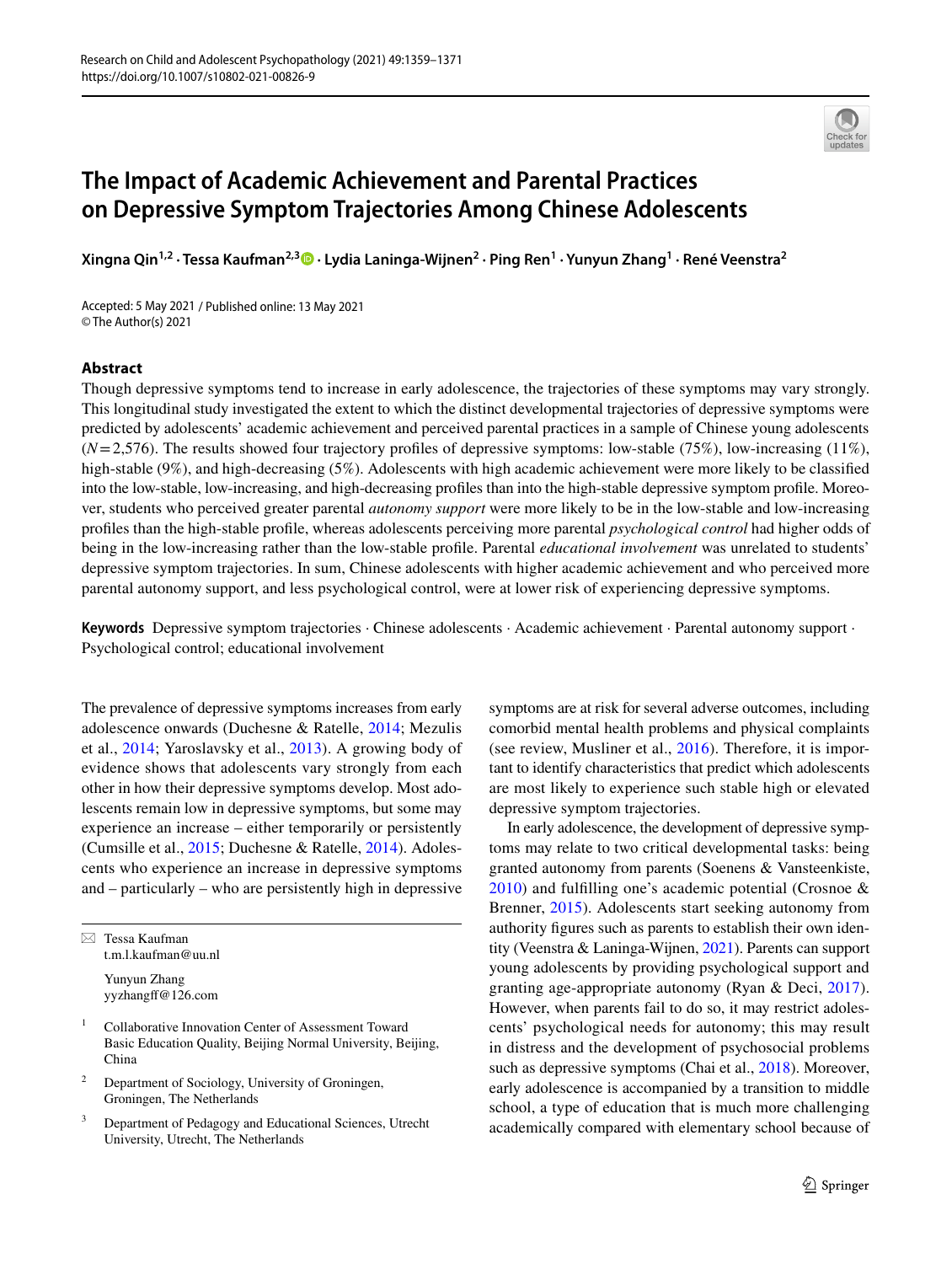more homework, different teachers, and official tests (Evans et al.,  $2018$ ). When students feel they are insufficiently able to meet these new demands (because they obtain low grades), this may trigger negative feelings about themselves and may result in increased depressive symptoms.

Indeed, various studies in Western countries found both low academic achievement (e.g., Huang, [2015](#page-11-5)) and parental control (e.g., Cheung & Pomerantz,  $2011$ ) to affect adolescents' depressive symptoms. Although these studies provide valuable insights into these processes in *Western countries,* little is known about the trajectories of depressive symptoms and the efects of academic achievement and parental practices on these trajectories in Eastern contexts, such as China. In China, academic achievement is viewed as a pathway to improving individuals' and their families' social status (Quach et al., [2013\)](#page-12-6). Extremely high value is placed on academic achievement in China because opportunities for higher education depend primarily on adolescents' performance in exams (Cheung & Pomerantz, [2011\)](#page-11-6). The weight that is put on achievement may have important implications for how it is related to youths' well-being and psychosocial functioning and, hence, depressive symptom trajectories. Moreover, parental practices, such as controlling or autonomy-restrictive practices, may be more normative in China than in Western contexts and, therefore, be viewed as appropriate by Chinese adolescents (Cheung & Pomerantz, [2011](#page-11-6)). Parental practices, such as increased involvement in children's learning and heightened control of their activities, are accepted as an act of love (Chao, [1994](#page-11-7)), and as such may not be as strongly related to depression in China as is the case in Western contexts. Therefore, our study aimed to clarify how Chinese adolescents' academic achievement and their perceptions of parental practices (autonomy support, psychological control, and educational involvement) shape trajectories of depressive symptoms after the transition to middle school.

#### **Depressive Symptom Trajectories during Adolescence**

Researchers acknowledge that depressive symptoms develop heterogeneously across adolescence. Prior work has adopted a person-centered approach to analyze this heterogeneity of depressive symptom trajectories, and has focused almost exclusively on Western contexts (e.g., Musliner et al., [2016](#page-12-2)). Findings from studies examining depressive symptom trajectories in early adolescence vary somewhat due to the diferent samples and measures for assessing depressive symptoms. However, some general developmental tendencies have been observed. First, most studies distinguished three to four developmental trajectories that varied by severity (low, moderate, or high) or stability (stable, increasing, or decreasing) (Musliner et al., [2016\)](#page-12-2). Second, the proportions of adolescents within these trajectories varied widely. The majority of adolescents (about 70%) had low or mild symptoms, a notable minority reported increasing or decreasing symptoms, and a small proportion  $\left($  < 10%) experienced persistently high levels of symptoms over time (e.g., Duchesne & Ratelle, [2014;](#page-11-0) Mezulis et al., [2014;](#page-12-0) Reinke et al., [2012](#page-12-7)). Third, trajectories of depressive symptoms difered in the severity of risk to the individual's development. The low-stable trajectory is commonly regarded as a low-risk subgroup. However, the high-stable trajectory, rare but deleterious, is usually viewed as the most maladaptive subgroup because individuals with persistently high symptoms were more likely to be diagnosed with a depressive disorder (Musliner et al., [2016](#page-12-2); Stoolmiller et al., [2005\)](#page-12-8). Trajectories characterized by moderate, increasing or decreasing symptoms were also considered risk subgroups in prior work (though not as severe as the high-stable group), given their association with poor psychiatric and psychosocial outcomes in later life (Musliner et al., [2016](#page-12-2); Yaroslavsky et al., [2013\)](#page-12-1).

Only a few studies have focused on the trajectories of depressive symptoms among Chinese adolescents. These studies consisted mainly of respondents from upper socioeconomic regions, including Taiwanese samples (Wang et al., [2018](#page-12-9); Wang et al., [2018](#page-12-10); Wu, [2017](#page-12-11)). Their fndings on trajectories of depressive symptoms are mostly consistent with Western findings. For example, Wu ([2017](#page-12-11)) identified four distinct trajectories: stable-low, moderate, increasing, and early elevated but later decreasing symptoms among students from Grade 7 to Grade 9. Based on prior studies (e.g., Reinke et al., [2012;](#page-12-7) Wu, [2017\)](#page-12-11), we expected to fnd similar developmental trajectories of depressive symptoms: that is, a low-risk trajectory (i.e., stable-low), moderate-risk trajectory (i.e., increasing, decreasing, or moderate), and highrisk trajectories (i.e., stable-high) during early adolescence in China. The main aim of this study was to examine this expectation among adolescents from a generally moderate socioeconomic background in Mainland China, in order to contribute to the information on the cross-country generalizability of previous fndings.

### **Academic Achievement and Depressive Symptoms**

Low academic achievement is associated with subsequent high depressive symptoms (Huang, [2015;](#page-11-5) Stoolmiller et al., [2005](#page-12-8)); two theories could explain this. First, the stress process model (Pearlin, [1999\)](#page-12-12) provides a theoretical framework to understand the psychological processes and negative infuence of objective and subjective stressors. Based on this model, low academic achievement can be viewed as an objective stressor that enhances academic stress – a subjective stressor – thus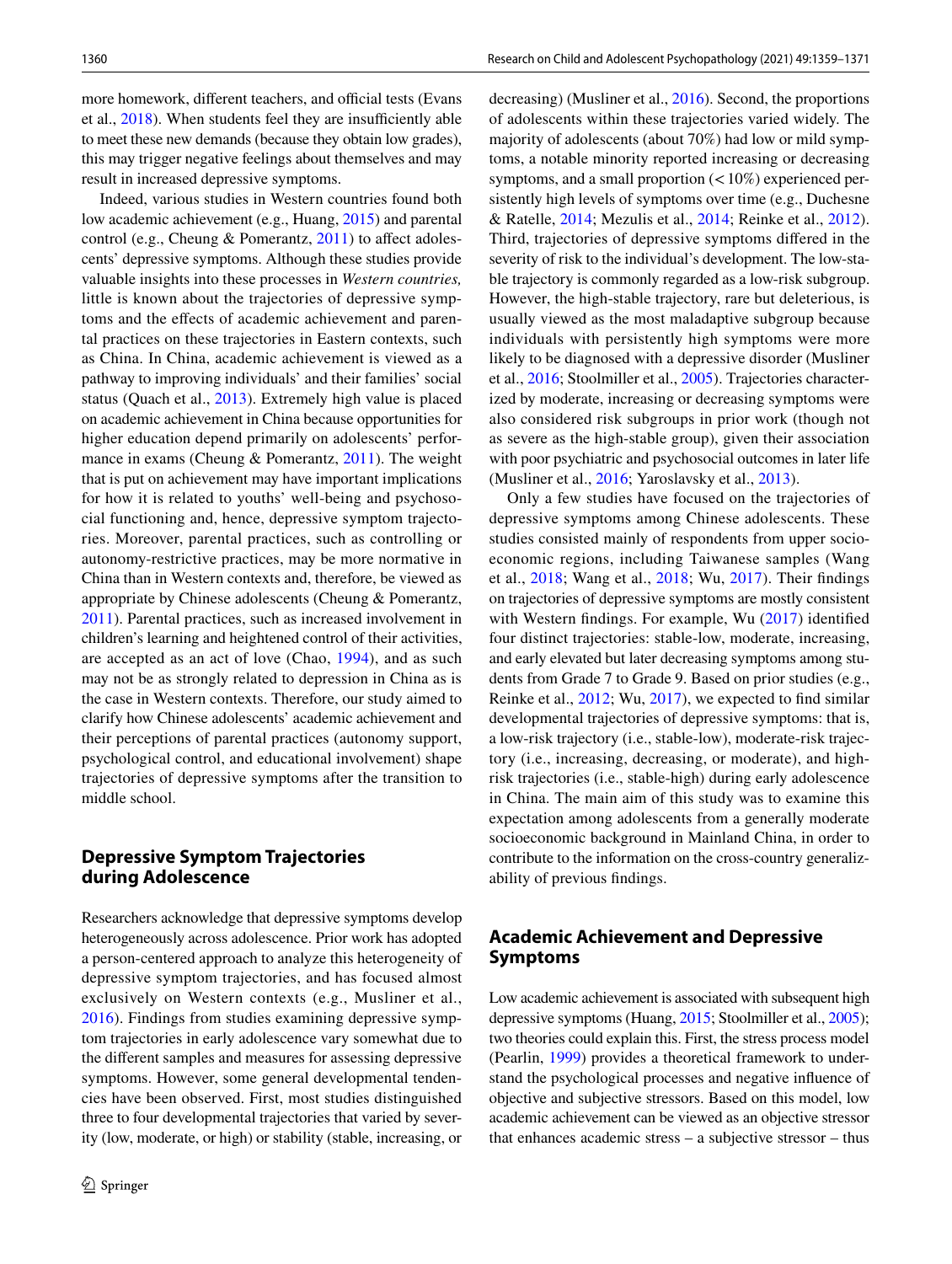resulting in an elevated depressive mood. A review found that academic achievement was negatively related to academic stress in the past 20 years in China (Ye et al., [2019](#page-12-13)), and that academic stress was positively associated with depressive symptoms among adolescents (Liu & Lu, [2012](#page-12-14)). Second, according to the competence-based model of depression (Cole, [1991](#page-11-8); Vannucci & Ohannessian, [2018\)](#page-12-15), adolescents' academic self-worth and self-evaluations have an impact on depressive symptoms. Low academic achievement is likely to be related to negative perceptions of competence, resulting in higher levels of depression. In contrast, high academic achievement can buffer against depressive symptoms because it boosts adolescents' academic self-competence.

To date, only a few studies have examined academic performance in relation to depressive symptom trajectories. One study found that adolescents (11–16 years of age) with high academic competence were more likely to be in a low-stable trajectory (Duchesne & Ratelle, [2014](#page-11-0)). Some researchers found, among a US sample aged from 16 to 24 (Stoolmiller et al., [2005\)](#page-12-8), that youth with lower academic achievement in childhood were more likely to be in a persistently high symptom trajectory. Three studies found *no* signifcant efects of self-reported academic problems among a sample aged from 14 to 30 (Yaroslavsky et al., [2013](#page-12-1)), teacher-reported academic performance among students from Grade 2 to Grade 8 (Mazza et al., [2010](#page-12-16)), or academic competence during middle-to-late adolescence (Vannucci & Ohannessian, [2018](#page-12-15)). Altogether, there are tentative signals that lower academic competence is linked to adolescents' high depressive symptom trajectories.

It is particularly relevant to examine this among non-Western adolescents. In China, academic achievement is accepted as a means of self-cultivation and self-perfection, and an obligation to the family and even the whole society (Wang et al., [2018](#page-12-9); Wang et al., [2018\)](#page-12-10). Academic success is extremely important: those who excel academically have the chance to improve not only their own but also their family's reputation, whereas those who underperform might be considered failures and will face many difficulties in later life (Quach et al., [2013;](#page-12-6) Wang et al., [2018](#page-12-9); Wang et al., [2018](#page-12-10)). Academic success thus brings protection, and academic underperformance puts pressure on Chinese adolescents. Therefore, examining the role of academic achievement in developmental trajectories of depressive symptoms in Chinese young adolescents provides an essential and novel addition to the literature.

### **Parental Autonomy Support, Psychological Control, and Educational Involvement**

Psychological control versus autonomy support is commonly used to describe parental practices (Chao, [1994](#page-11-7); Cheung & McBride-Chang, [2008;](#page-11-9) Cheung & Pomerantz, [2011\)](#page-11-6). Based on self-determination theory, autonomy is a fundamental need, and its satisfaction is essential to one's psychosocial adjustment (Ryan & Deci, [2002,](#page-12-17) [2017\)](#page-12-5). Deficits in its fulfilment may relate to psychosocial maladjustment. From early adolescence onwards, young people start to seek autonomy, particularly in their relationships with their parents (Smetana & Daddis, [2002\)](#page-12-18). Parents may vary, however, in the extent to which they grant autonomy to their children. Adolescents who experience high parental psychological control (e.g., having parents who withdraw love or induce guilt) may feel forced to behave, think, and feel in ways that ft their parents' desires. It may hinder them from fulflling their need for autonomy, which may lead to emotional maladjustment (Soenens & Vansteenkiste, [2010\)](#page-12-3), such as heightened depressive symptoms (Liu & Merritt, [2018\)](#page-12-19). In contrast, higher levels of parental autonomy-granting may help adolescents in establishing their own identity, which may bufer them against the development of depressive symptoms. Indeed, a meta-analysis study has shown that parental autonomy support accounted for 16% of the variance in children's depression (Yap et al., [2014](#page-12-20)). However, the relations of parental psychological control and autonomy support with developmental trajectories of depressive symptoms have not been examined in early adolescence.

In addition, parental educational involvement, defned as parents' investment in children's academic lives, for example, discussing school-related topics with children and assisting with homework (Cheung & Pomerantz, [2011,](#page-11-6) [2015](#page-11-10)), may be related to the development of depressive symptoms during adolescence. When adolescents perceive educational involvement from their parents, they may feel supported by their parents and may become confdent about themselves. Previous studies have indicated that parental educational involvement was positively associated with decreasing depressive symptoms among both US and Chinese adolescents (Cheung & Pomerantz, [2011](#page-11-6)).

## **Cultural Differences**

Parental practices (i.e., autonomy support, psychological control, and educational involvement) might have diferent meanings in Chinese culture than in other (Western) countries. Chinese parenting is typically characterized by a high level of parental control and centers on the child's academic achievement (Wang et al., [2018;](#page-12-9) Wang et al., [2018](#page-12-10)). First, profoundly afected by the Chinese parenting belief of "guan (管)", which involves training, discipline, supervision, governance, monitoring, and even control, Chinese parents express love and support by controlling children instead of through afection (Chao, [1994](#page-11-7)). Second, the importance of academic success is heavily emphasized by Chinese parents as a family obligation (Wang et al., [2018](#page-12-9); Wang et al., [2018](#page-12-10)). Consequently, Chinese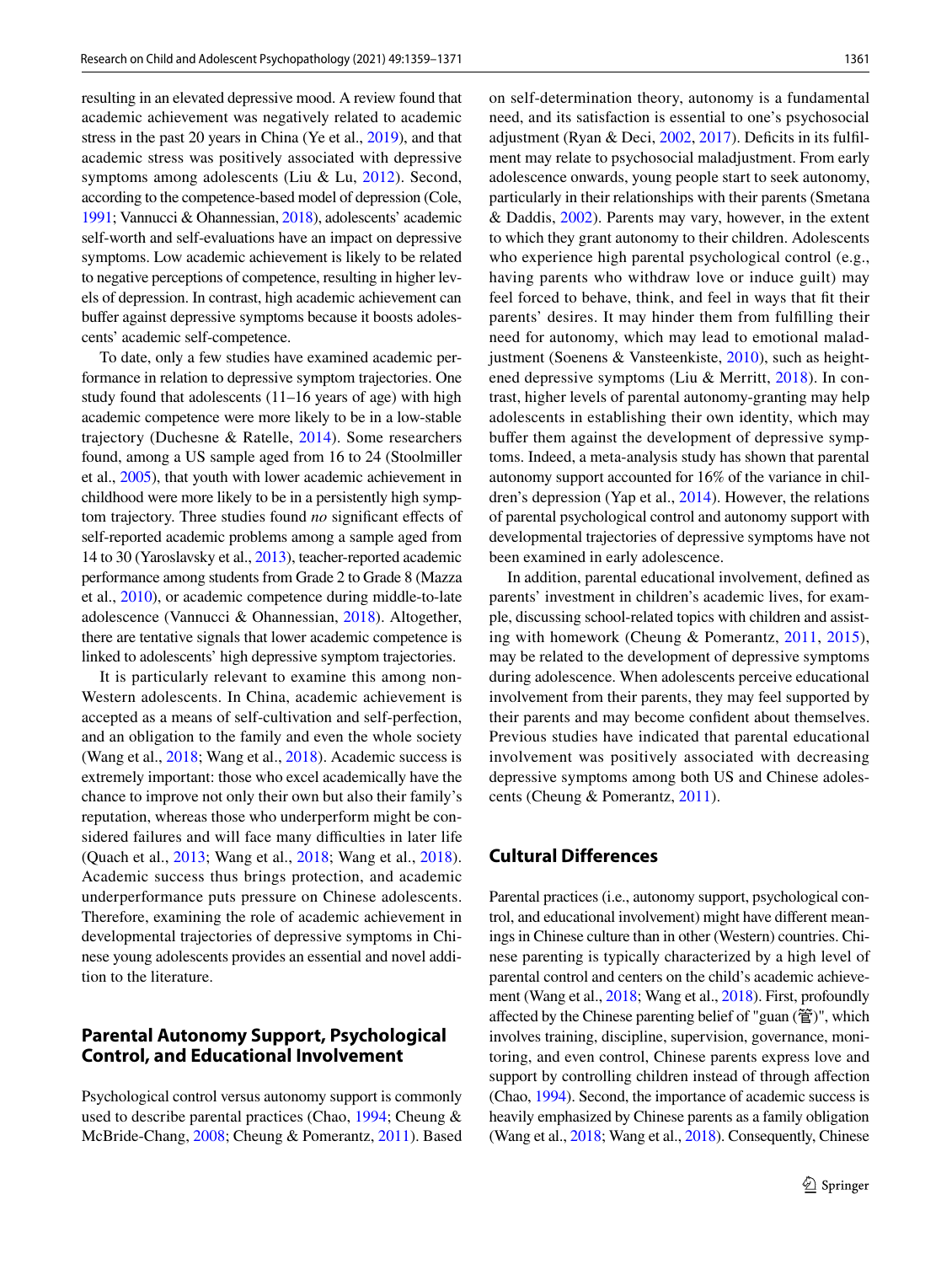parents tend to focus their educational involvement, autonomy support, and psychological control on their children's learning achievements more than do their Western counterparts (Cheung & Pomerantz, [2011;](#page-11-6) Wang et al., [2007\)](#page-12-21). They also devote substantial time and energy to children's learning (Li et al., [2020\)](#page-11-11), such as checking children's homework against their will. Infuenced by these cultural norms, Chinese adolescents may perceive parental control and involvement as an expression of love and care (Cheung & McBride-Chang, [2008;](#page-11-9) Cheung & Pomerantz, [2011\)](#page-11-6).

In modern Chinese society, however, being the subject of high levels of parental psychological control is considered detrimental to children's and adolescents' psychological well-being and social-emotional development (Cheung & Pomerantz, [2011](#page-11-6); Li et al., [2020\)](#page-11-11). Moreover, given that adolescents strive for autonomy and independence (Smetana & Daddis, [2002\)](#page-12-18), a lack of parental autonomy support may exacerbate adolescents' depressive symptoms (Liu & Merritt, [2018\)](#page-12-19). In addition, several empirical studies have provided evidence for cultural similarities in China and the US in the association between parental practices and adolescents' development, such as well-being and academic functioning (Cheung & Pomerantz, [2011](#page-11-6); Wang et al., [2007\)](#page-12-21). It is thus worthwhile to examine whether and how parental practices (autonomy support, psychological control, and educational involvement) relate to Chinese adolescents' depressive symptom trajectories.

# **The Current Study**

Our study aimed to identify and predict the developmental trajectories of depressive symptoms among Chinese adolescents after the transition to middle school (grades 7 and 8). We expected to fnd at least three kinds of developmental trajectories: a low-risk trajectory (i.e., stable-low), a moderaterisk trajectory (i.e., increasing, decreasing, or moderate), and high-risk trajectories (i.e., stable-high). Next, we focused on the extent to which depressive symptom trajectories were predicted by adolescents' achievement, parental psychological control and autonomy support, and educational involvement. We hypothesized that high academic achievement would predict trajectories of low-risk depressive symptoms. Based on self-determination theory, the Chinese national tradition of guan, and the previous fndings (Cheung & Pomerantz, [2011](#page-11-6)), we hypothesized that high parental autonomy support and educational involvement would be associated with the low-risk trajectories, while high psychological control would be associated with the high-risk depressive symptom trajectories.

In addition, we considered various potentially confounding factors: personal (gender and age), socioeconomic (parents'

highest level of education and subjective family fnancial status), and school characteristics (rural/urban school). Moreover, in additional analyses, we considered interaction efects with gender. Girls are often more likely than boys to develop depressive symptoms (Musliner et al., [2016\)](#page-12-2), and previous researchers found that Chinese girls were more distressed academically than boys (Liu & Lu, [2012](#page-12-14)), whereas Chinese boys were more distressed by over-controlling parents (Shek, [2008\)](#page-12-22). Furthermore, diferences between urban and rural schools may be related to depressive symptoms in Chinese adolescents, in the sense that a higher prevalence of depressive symptoms may be found in rural areas because of poor social support and poor living conditions (Rao et al., [2019\)](#page-12-23).

#### **Method**

#### **Participants and Procedure**

Participants were recruited from seven randomly selected public general middle schools located in Central China. In total, 13 classrooms in two urban schools, 15 classrooms in one suburban school, and 19 classrooms in four rural schools were randomly selected. Four waves of data were collected at six-month intervals, starting in January 2015 at the end of the frst semester in Grade 7, the frst year of middle school. The initial sample was 2,613 at T1. In total, 35 students (1%) did not complete their survey, and two students had reading problems, who were excluded from further analysis. Those who did not participate at T1 (*n*=222) were also excluded because the predictors were at T1. Thus, a total of 2,576 students (53% boys) were included in the fnal analysis, with a mean age of 13.0 (*SD*=0.6) at T1. Around 2,544 students participated at T2, 2,468 at T3, and 2,389 at T4, due to participants' dropping out or moving to another school.

Parents or legal caregivers were informed about this research and were asked to provide informed consent for their child's participation in the research. Students' informed assent was required and they participated voluntarily. Students did not participate when they had no permission from their parents or caregivers, when they did not want to participate themselves, or when they were unable to complete the questionnaire. Students flled in the questionnaire in their classrooms and were instructed by trained postgraduate or undergraduate students. The classroom supervisor was also present and responsible for the students' discipline while doing the survey.

#### **Measures**

**Depressive Symptoms.** were measured using a Chinese version of the Child Depression Inventory (CDI; Kovacs, [1992\)](#page-11-12). The CDI is a self-rated 27-item scale for children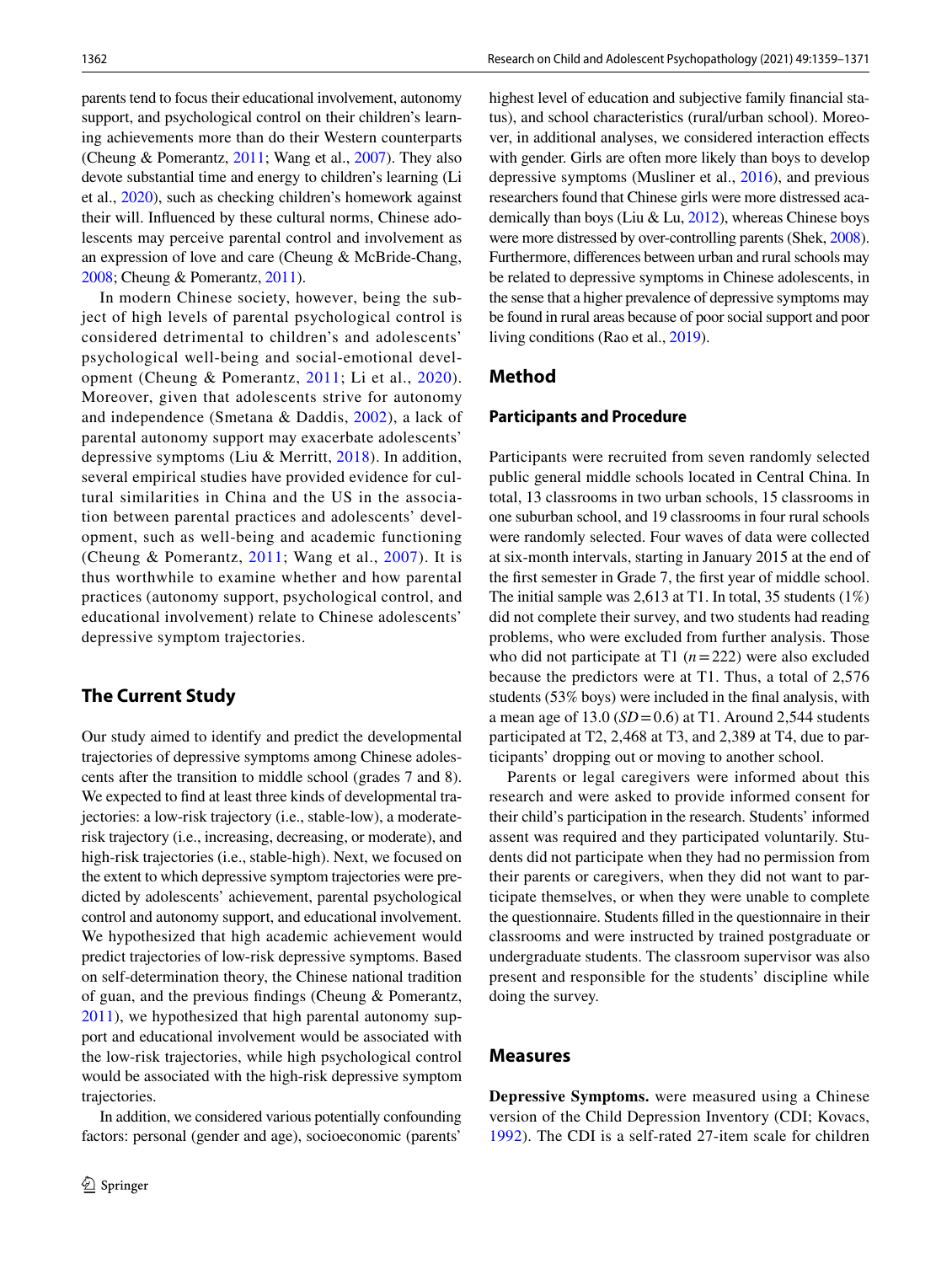aged 7–17, which assesses feelings or behaviors associated with depressive symptoms in the previous two weeks: for example, loneliness, self-blame, sleep disturbance, and reduced appetite. The items scored from 0 to 2. We used the mean score, with a higher score indicating a higher level of depressive symptoms. The cut-off point for the screening of depression is 0.70 (which refects a score of 19 or higher on the 27 items). The CDI has proven reliable and valid among Chinese adolescents (Rao et al., [2019](#page-12-23)). Although no nationally representative norms exist, the cut-off point of 19 is widely used and usually considered as an indicator of high depressive symptoms (or high risk of depression) in China (Wang et al., [2016\)](#page-12-24). The Cronbach's alpha ranged from 0.87 (T1) to 0.89 (T4). Furthermore, the results of longitudinal measurement invariance of CDI supported residual invariance (See Appendix).

**Academic Achievement.** was obtained from the school records and included seven main subjects: Chinese, Mathematics, English, history, geography, biology, and politics. The scores were derived from the objective examinations conducted at the end of the frst semester in Grade 7. The scores were frst standardized per subject and then overall averaged to form an index of academic achievement. The reliability (Cronbach's alpha) of the seven subjects was 0.91 at T1.

**Parental Psychological Control.** was assessed using 18 items about perceived parental control (Wang et al., [2007\)](#page-12-21) at T1. Ten items assessed guilt induction (e.g., "My parents tell me that I should feel guilty when I do not meet their expectations."). Five items were for love withdrawal (e.g., "My parents act cold and unfriendly if I do something they do not like."). Three items were for authority assertion (e.g., "My parents tell me that what they want me to do is the best for me and I should not question it."). Students indicated  $(0 = not at all; 4 = very often)$  how often their parents used these psychological control practices. All items were averaged, with higher scores refecting greater perceived psychological control ( $\alpha$  = 0.90).

**Parental Psychological Autonomy Support.** was assessed using eight items about parental psychological autonomy-supportive behaviors (Wang et al., [2007\)](#page-12-21) at T1. Four items tapped choice-making (e.g., "My parents allow me to make choices whenever possible.") and four tapped opinion exchange (e.g., "My parents encourage me to give my ideas and opinions when it comes to decisions about me."). Students responded to each item by indicating how often their parents endorsed autonomy support (0=*not at all*; 4=*very often*). We took the mean of these items, with higher scores refecting more perceived autonomy support from their parents ( $\alpha$  = 0.87).

**Parental Educational Involvement.** was assessed using ten items about parents' involvement in children's learning (Cheung & Pomerantz, [2011\)](#page-11-6) at T1. A sample item is, "My

parents try to get to know the teachers at my school." Students reported for each item how often their parents showed the described behaviors (0=*not at all*; 4=*very often*). We used the average of these items, with higher scores indicating greater perceived parental involvement in students' learning ( $\alpha$  = 0.84).

**Parents' Highest Level of Education.** was reported by students at T1, for fathers and mothers separately, with eight levels from "never been in school" to "master's degree or higher." The education level was computed as the number of years it takes to complete that level. In the end, we took the highest education level of either the father or the mother as the parents' highest level of education. Adolescent-reported parental education is widely used in various studies, including the American National Study of Learning Mindsets (NSLM; Yeager et al., [2019\)](#page-12-25) and in Chinese research (Long & Pang, [2016\)](#page-12-26).

**Subjective Socioeconomic Status (SES).** was measured on a fve-point scale using the question: "How would you rank your family's fnancial situation?" at T1. Responses were rated from 1 to 5, representing low, middle-low, middle, middle-high, and high. A meta-analysis has shown that subjective SES is an indicator of family wealth and is associated with adolescents' health outcomes (Quon & McGrath, [2014](#page-12-27)).

Rural, urban, and suburban schools were defned according to the locations in Central China; two dummy variables were created, one for urban and one for rural schools, with the suburban school as the reference category. There were 927 students in rural schools, 739 in urban schools, and 910 in suburban schools.

#### **Strategy of Analysis**

Analyses were conducted using M*plus* version 7.11 (Muthén & Muthén, [2015](#page-12-28)). Growth Mixture Modelling (GMM) was used to identify the trajectories of depressive symptoms. Through GMM, it is possible to identify diferent trajectory profles that may change over time. We started with a one profle model and increased the number of profles until a parsimonious model with a good model ft was reached. Several model ft criteria were considered when selecting the best-ftting number of profles of depressive symptoms. Beysain Information Criterion (BIC), Akaikes Information Criteria (AIC), and sample size adjusted BIC (Adj.BIC) were examined to evaluate relative model fit, with lower values indicating better model ft. Lo-Mendell-Rubin Adjusted Likelihood Ratio (LMR-LRT), Vuong-Lo-Mendell-Rubin Likelihood Ratio (VLMR), and the bootstrapped likelihood ratio test (BLRT) were used to compare the estimated *k* class model with the  $k - 1$  class model. A significant *p*-value indicated that the estimated *k* class model was superior. Entropy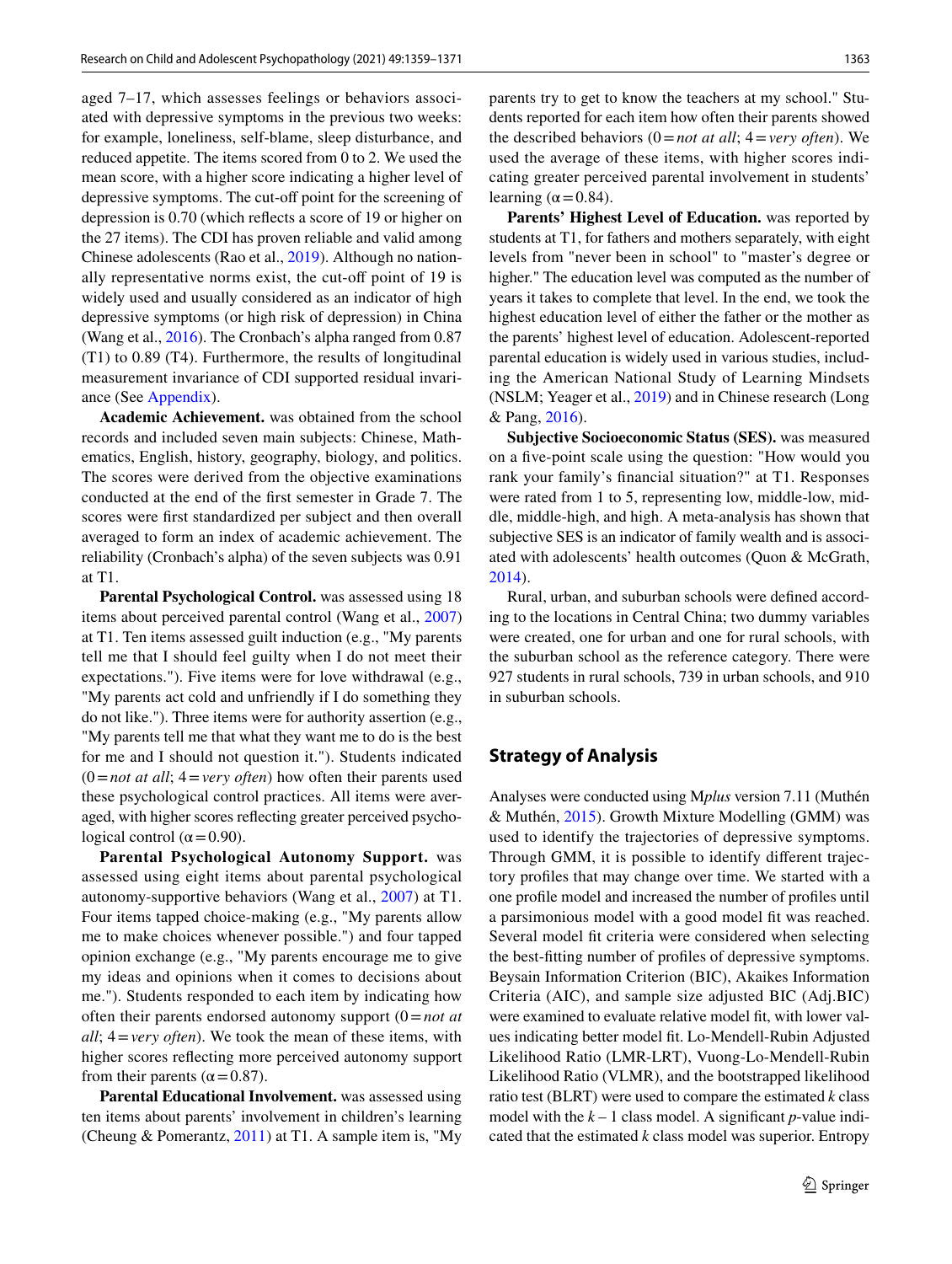measured classifcation accuracy, with values closer to 1 indicating better accuracy.

Having selected the best ftting model, we used a threestep GMM procedure (R3STEP), called Mplus AUXIL-IARY, to examine the effects of individual and parental predictors on diferent trajectories of depressive symptoms. The three-step GMM procedure considers the uncertainty associated with group membership when this is used as the dependent variable (Asparouhov & Muth, [2018\)](#page-11-13). It adds the predictors (covariates) of group membership simultaneously, which also incorporates within-group variation as a random effect (Muthén, [2004](#page-12-29)). In this multinomial logistic regression model, we examined the role of academic achievement and parental practices (psychological control, autonomy support, and educational involvement) in depressive symptom trajectories, taking gender, age, parents' highest education, subjective SES, and urban/rural schools into account. In additional analyses, we examined the interactive efects of academic achievement and parenting practices with the gender on depressive symptom trajectories. None of these interaction effects was significant; they were, therefore, erased from the models. The fndings of these additional analyses are available on request from the frst author. The False Discovery Rate method (FDR Benjamini & Hochberg, [1995](#page-11-14)) was used to account for multiple comparisons in the three-step GMM procedure.

#### **Missing Data**

The percentages of participants with missing data were 9%, 2%, 6%, and 9% across the four waves, respectively. We compared participants with and without missing values. Students with missing values had lower academic achievement (*t*(2536)=-13.30, *p*<0.001, Cohen's *d*=0.75), perceived less parental autonomy support  $(t(2543) = -5.32)$ ,  $p < 0.001$ , Cohen's  $d = 0.34$ ), less educational involvement (*t*(2543) = -4.35, *p* < 0.001, Cohen's *d* = 0.29), more psychological control  $(t(2543) = 2.66, p = 0.008,$ Cohen's  $d = 0.18$ ), and showed more depressive symptoms at T1 (*t*(2542)=5.30, *p*<0.001, Cohen's *d*=0.29), at T2  $(t(2481)=4.42, p<0.001$ , Cohen's  $d=0.28$ ) and T3  $(t(2396) = 2.96, p = 0.003, Cohen's d = 0.25)$  than those without missing values. However, students with and without missing values did not difer in terms of depressive symptoms at T4 ( $t$ (2328) = 0.75,  $p$  = 0.45, Cohen's  $d$  = 0.16).

In all models, we used maximum likelihood estimation (MLR) with robust standard errors, which is robust to violations of normality. Full Information Maximum Likelihood estimation (FIML) was only used for students with missing values in depressive symptoms. FIML cannot be applied to missing data in predictor variables because the AUXIL-IARY approach estimates the GMM model and prediction model separately (Asparouhov & Muth, [2018\)](#page-11-13). Therefore, participants with missing data on the predictors at T1 were excluded using the listwise deletion AUXILIARY approach in Mplus.

### **Results**

#### **Descriptive Results**

Descriptive statistics and correlations of all variables appear in Table [1.](#page-6-0) The mean score of depressive symptoms ranges from 0.49 to 0.53 across time. As for correlations, depressive symptoms correlated weakly negatively with academic achievement (*rs* varied from  $-0.13$  to  $-0.17$ ,  $p < 0.001$ ), moderately negatively with parental autonomy support (rs varied from  $-0.21$  to  $-0.33$ ,  $p < 0.001$ ), weakly to moderately negatively with educational involvement (*r*s varied from -0.16 to  $-0.26$ ,  $p < 0.001$ ), and weakly positively with psychological control (*rs* varied from 0.14 to 0.19,  $p < 0.001$ ). In terms of parents' highest level of education and subjective SES, 73% of the participants' fathers and 75% of their mothers had a middle-school education level at the most. Most students (90%) ranked their SES as moderate at the most.

#### **Trajectories of Depressive Symptoms**

We estimated fit indices for the depressive symptoms trajectory models (Table [2](#page-7-0)) using the three-step approach. From the two- to the four-profle model, each model improved in terms of decreasing AIC, BIC, and *Adj.*BIC values and signifcant BLRT, LMR, and VLMR values. The LMR and VLMR were not signifcant for the fve-profle model, indicating that a fve-profle model was not an improvement over the four-profle model. The entropy for the four-profle solution was 0.74, which was an acceptable level of classifcation accuracy (Vannucci & Ohannessian, [2018\)](#page-12-15). Furthermore, the four-profle linear trajectory model aligns with previous research on depressive symptom trajectories and theories. Therefore, the four-profle solution was chosen for further investigation.

As shown in Table [3,](#page-7-1) most students  $(N=1,937, 75\%)$ were identifed as belonging in the frst profle, labelled as low-stable with a low initial level of depressive symptoms  $(b<sub>inter</sub> = 0.41, p < 0.001)$ , which remained low through all assessments; this can be considered a "low-risk profle". The second profile was the high-stable profile  $(N = 234,$ 9%), characterized by a high initial level of depressive symptoms  $(b<sub>inter</sub> = 0.92, p < 0.001)$  which maintained over time. The estimated means for the four assessments in this trajectory were around 0.9. Based on the CDI clinical cutoff value of  $0.7$  (Kovacs,  $1992$ ), this can be interpreted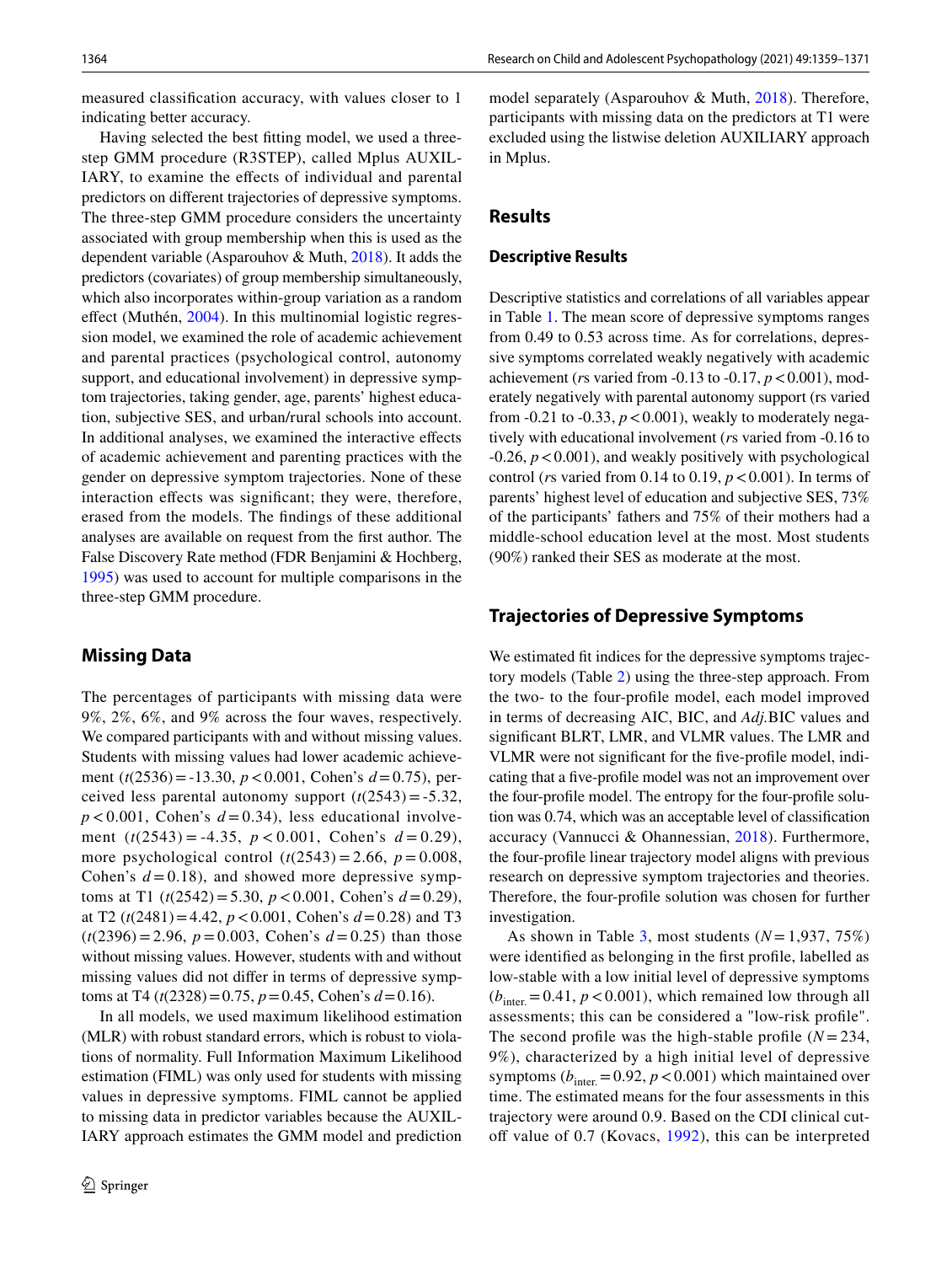| 2. Depressive symptoms T2<br>3. Depressive symptoms T3<br>1. Depressive symptoms T1 | 0.49(0.29)    |                      |                      |                        |             |                      |            |                       |                 |                       |         |            |
|-------------------------------------------------------------------------------------|---------------|----------------------|----------------------|------------------------|-------------|----------------------|------------|-----------------------|-----------------|-----------------------|---------|------------|
|                                                                                     |               |                      |                      |                        |             |                      |            |                       |                 |                       |         |            |
|                                                                                     | 0.53(0.31)    | $0.64$ <sup>**</sup> |                      |                        |             |                      |            |                       |                 |                       |         |            |
|                                                                                     | 0.52(0.31)    | $0.56***$            | $0.68***$            |                        |             |                      |            |                       |                 |                       |         |            |
| 4. Depressive symptoms T4                                                           | 0.52(0.32)    | $0.51***$            | $0.62***$            | $0.69**$               |             |                      |            |                       |                 |                       |         |            |
| 5. Academic achievement T1                                                          | $-0.02(0.83)$ | $-0.17$ **           | $0.14***$            | $0.14$ <sup>**</sup>   | $-0.13**$   |                      |            |                       |                 |                       |         |            |
| 6. Parental autonomy support T1                                                     | 3.52 (0.87)   | $-0.33***$           | $0.27$ <sup>**</sup> | $0.25***$              | $0.21***$   | $0.19$ <sup>**</sup> |            |                       |                 |                       |         |            |
| 7. Parental psychological control T1                                                | 2.76 (0.77)   | $19^{**}$<br>ö       | $0.18^{\ast\ast}$    |                        | $0.15***$   | $0.17***$            | $-0.24$ ** |                       |                 |                       |         |            |
| 8. Parental educational involvement T1                                              | 3.39 (0.76)   | $-0.26$ **           | $0.20^{**}$          | $0.14***$<br>$0.17***$ | $0.16***$   | $0.15***$            | $0.50***$  | 0.00                  |                 |                       |         |            |
| 9. Parents' highest education T1                                                    | 10.10 (2.30)  | $-0.05*$             | 0.01                 | 0.01                   | 0.03        | $0.13^{**}$          | $0.13***$  | 0.04                  | $0.18***$       |                       |         |            |
| 10. Subjective SES T1                                                               | 3.27(0.74)    | $\sigma^*$           | $0.06***$            | $0.05$ <sup>*</sup>    | $0.05^{*0}$ | $.09$ **             | $-0.09**$  | $-0.00$               | $-0.06$ $^{**}$ | $-0.17$ <sup>**</sup> |         |            |
| 11. Age T1                                                                          | 13.0 (0.62)   | ั้ช                  | $0.05*$              | 0.04                   | 0.02        | $0.19***$            | $-0.07***$ | $0.05***$             |                 | $-0.16$ <sup>**</sup> | $-0.02$ |            |
| 12. Gender                                                                          | 0.48(0.50)    | 0.00                 | 0.02                 | $0.05***$              | $0.05*$     | $0.19***$            | $0.05*$    | $-0.11$ <sup>**</sup> | 0.01            | $-0.01$               | 0.01    | $-0.08***$ |
|                                                                                     |               |                      |                      |                        |             |                      |            |                       | $-0.13***$      |                       |         |            |

as "high depressive symptoms". Accordingly, this profle is considered "high-risk". The third profle was a lowincreasing profile  $(N = 279, 11\%)$ , with low CDI cut-off scores at Grade 7 ( $b<sub>inter</sub> = 0.49$ ,  $p < 0.001$ ), which increased in the subsequent year  $(b_{\text{slope}}=0.16, p<0.001)$  and were higher than the CDI clinical cut-off value in the end. The high-decreasing profle (*N*=126, 5%) was characterized by high initial depressive symptoms  $(b<sub>inter</sub> = 0.94, p < 0.001)$ which decreased over time  $(b_{slope} = -0.16, p < 0.001)$ ; see also Fig. [1](#page-8-0). Compared with the low-risk profle, the two unstable profles (low-increasing and high-decreasing) were considered "moderate-risk profles", because the adolescents in these two profles sufered high depressive symptoms (above the cut-off value) at certain time points, but not consistently at all moments.

### **Predictors of Depressive Symptom Trajectories**

As hypothesized (see Table [4\)](#page-9-0), students with high academic scores were signifcantly more likely to be categorized into the low-stable  $(OR = 1.93, 95\% \text{ CI} [1.32,$ 2.82],  $p = 0.001$ ) than the high-stable depressive symptom trajectory. Furthermore, high-achieving students were signifcantly more likely to be classifed into lowincreasing (OR=1.85, *95% CI* [1.12, 3.04], *p*=0.016) and high-decreasing profles (OR=2.72, *95% CI* [1.29, 5.71],  $p = 0.008$ ) than into the high-stable depressive symptom profle. In other words, low-achieving adolescents had higher odds of being in the high-risk depressive symptom profle relative to the moderate-risk profles.

Regarding parental factors, mostly in line with our hypotheses, adolescents who perceived greater parental autonomy support had signifcantly higher odds of being in the low-stable (*OR*=2.23, *95% CI* [1.48, 3.35], *p*<0.001) and low-increasing (*OR*=1.87, *95% CI* [1.13, 3.09],  $p = 0.015$ ) profiles relative to the high-stable profile. Students perceiving more parental psychological control had greater odds (*OR*=1.41, *95% CI* [1.11, 1.79],  $p = 0.005$ ) of being in the low-increasing profile relative to the low-stable profle. Parental educational involvement was not associated with depressive symptom trajectories  $(ps > 0.05)$ .

<span id="page-6-0"></span>The control variables (gender, age, parents' highest level of education, subjective SES, and urban/rural schools) were unrelated to adolescents' depressive symptom trajectories (*ps*>0.05). In addition, neither academic achievement (*ps*>0.05) nor parental practices (*ps*>0.05) diferentiated between the low-stable and high-decreasing profles or the low-increasing and high-decreasing profles.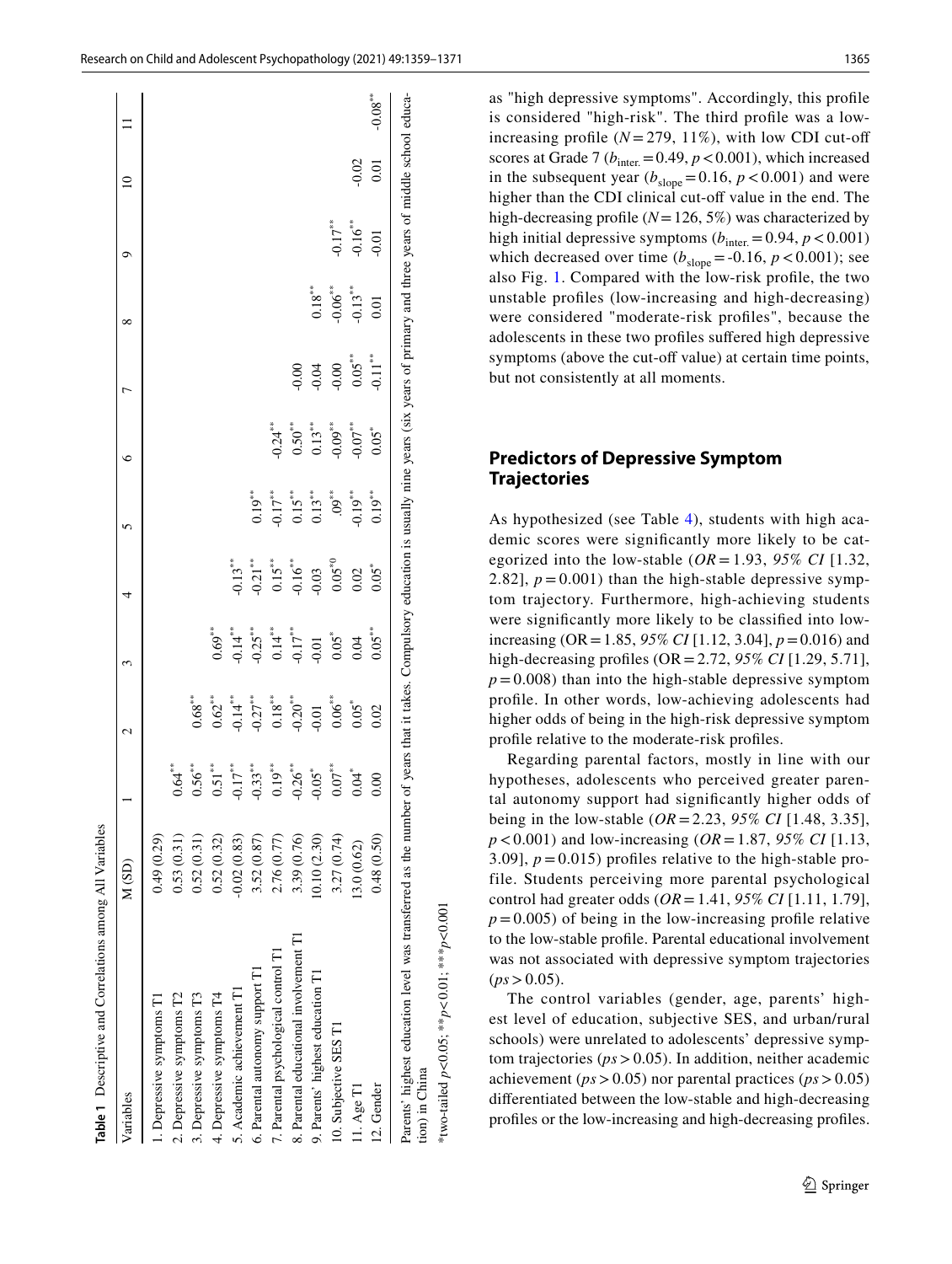<span id="page-7-0"></span>**Table 2** Model Fit Statistics for All Growth Mixture Models with Admissible Solutions

|                                   |                           |      |         |        |                       |                               | Profile Size<br>$(Min-Max)$ |            |
|-----------------------------------|---------------------------|------|---------|--------|-----------------------|-------------------------------|-----------------------------|------------|
| Solution AIC                      |                           | BIC. |         |        |                       | Adj.BIC LMR VLMR Entropy BLRT | Min                         | Max        |
| 1 profile $-102.10 - 55.27$       |                           |      | -80.68  |        |                       |                               |                             |            |
| 2 profile -313.23 -248.84 -283.79 |                           |      |         | < .001 | $< 0.001$ .73         |                               | $\leq 0.001$ 384 (15%)      | 2144 (83%) |
| 3 profile -453.89 -371.93 -416.41 |                           |      |         | < .001 | $< 0.001$ .71         |                               | $< .001$ 276 (10%)          | 1980 (77%) |
|                                   | 4 profile -516.66 -417.14 |      | -471.16 |        | $< .001$ $< .001$ .74 |                               | $< .001$ 126 (5%)           | 1937 (75%) |
| 5 profile -546.53 -429.45 -492.99 |                           |      |         | .06    | .05                   | .74                           | $< .001$ 35 (1%)            | 1798 (70%) |

The best-ftting profle solution is in bold

*BIC* Bayesian Information Criterion *LMR* Lo-Mendelll-Rubin Adjusted Likelihood Ratio Test *VLMR* Vuong-Lo-Mendell-Rubin Likelihood Ratio Test *BLRT* the bootstrapped likelihood ratio test Entropy values *LMR* and *VLMR* are not available for a one-profle solution

### **Discussion**

This study aimed to identify developmental trajectories of depressive symptoms and to examine whether academic achievement and parental practices (i.e., autonomy support, psychological control, and educational involvement) contributed to the likelihood of adolescents in Chinese middle school being in a certain developmental trajectory. As hypothesized, the results revealed four trajectories of depressive symptoms, with low-stable, low-increasing, high-stable, and high-decreasing profles. Adolescents with high academic achievement and high autonomy support from their parents were less likely to be in the high-stable profle. Adolescents perceiving more parental psychological control had higher odds of being in the low-increasing profle relative to the low-stable profle. Parents' educational involvement was unrelated to adolescents' trajectories of depressive symptoms. Our results reveal the heterogeneity of depressive symptom development among Chinese young adolescents and highlight the diferential roles of academic achievement and parental practices in distinguishing these heterogeneous trajectories of depressive symptoms.

### **Developmental Trajectories of Depressive Symptoms in Early Adolescence**

Consistent with the fndings of most previous studies of adolescence (e.g., Cumsille et al., [2015;](#page-11-1) Reinke et al., [2012\)](#page-12-7), the majority of adolescents (about 75%) were classifed into the low-stable profle, which is the lowrisk profle due to consistently low levels of depressive symptoms (below the CDI cut-off value; Kovacs, [1992](#page-11-12)). However, approximately 9% of adolescents experienced persistently high depressive symptoms (above the cut-of value) in Grade 7 and Grade 8. Furthermore, a considerable number of adolescents sufered unstable depressive symptoms (in moderate-risk profles), either high (above the cut-off value) at the start but decreasing over time (around 5%), or low in the beginning but increasing and above the cut-off value in Grade 8 (about  $11\%$ ). The percentages of the high-risk profle and moderate-risk profles are consistent with those found in a previous study, which showed that the prevalence of depression was 24% based on CDI in a sample of 7–17-year-old children and adolescents in west-central China (Wang et al., [2016\)](#page-12-24). Furthermore, our study adds to these fndings that varying

<span id="page-7-1"></span>**Table 3** Adjusted Estimates of the Intercept and Slope Factors in the Depressive Symptom Growth Mixture Modeling

| Profiles                                                    | Intercept |               |         | Slope   |                |         |
|-------------------------------------------------------------|-----------|---------------|---------|---------|----------------|---------|
|                                                             |           | 95% CI        |         | h       | 95% CI         | D       |
| Profile 1 (low-stable depressive symptoms, $N = 1937$ )     | 0.41      | $0.39 - 0.43$ | < 0.001 | 0.00    | $-0.01 - 0.01$ | 0.99    |
| Profile 2 (high-stable depressive symptoms, $N = 234$ )     | 0.92      | $0.85 - 0.99$ | < 0.001 | $-0.01$ | $-0.44 - 0.03$ | 0.75    |
| Profile 3 (low-increasing depressive symptoms, $N = 279$ )  | 0.49      | $0.44 - 0.53$ | < 0.001 | 0.16    | $0.14 - 0.19$  | < 0.001 |
| Profile 4 (high-decreasing depressive symptoms, $N = 126$ ) | 0.94      | $0.87 - 0.10$ | < 0.001 | $-0.16$ | $-0.20 - 0.12$ | < 0.001 |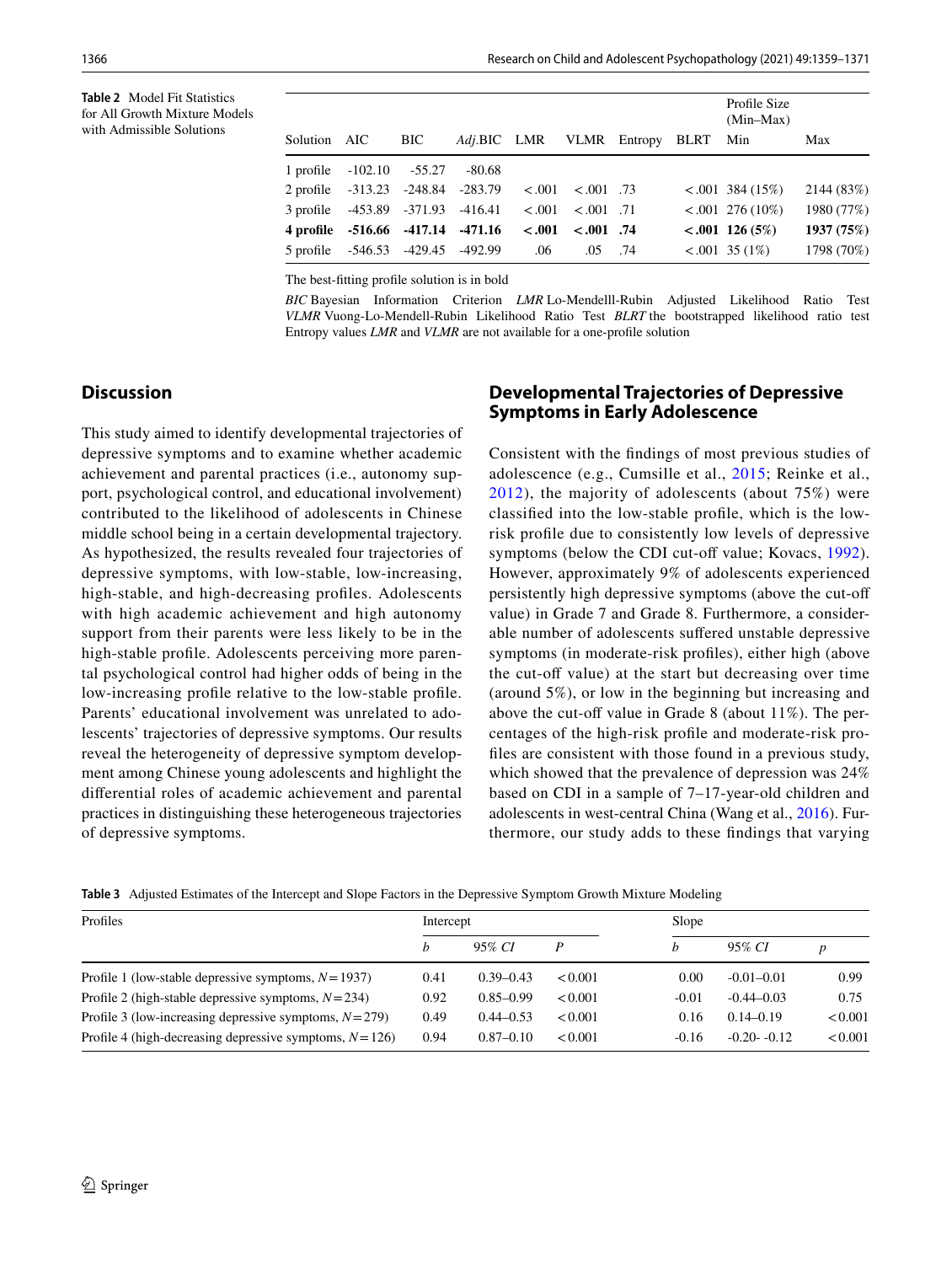

<span id="page-8-0"></span>**Fig. 1** Trajectories of Depressive Symptoms Across Four Time Points with Estimated Percentages and Observed Individual Values (the number of random subsamples is 150). A, b, c, and d represents lowstable, high-stable, higi-increasing and low-increasing depressive

trajectories of depressive symptoms exist, and future studies are encouraged to examine later psychosocial and psychiatric outcomes associated with these trajectories. In particular, it would be interesting to examine whether the high-decreasing profle might be *less* risky compared with the low-increasing profle, given that the decreasing symptoms may signal that the adolescents are recovering from depressive symptoms and that they may have developed coping skills to handle negative events or emotions.

### **Predictors of Developmental Trajectories of Depressive Symptoms**

Consistent with our expectation that performing well academically would be related to low-risk profles, we found that students with high academic achievement had higher odds of belonging to the low-risk profle (low-stable) relative to the high-stable profle. This fnding is consistent with those of a US study among 15-to-24-year-olds that found that participants who had had lower academic achievement in childhood were more likely to be in persistently high depressive symptom trajectories (Stoolmiller et al., [2005](#page-12-8)). These comparable fndings in both the Chinese and the US samples may demonstrate the generalizable importance of academic achievement in the development of depressive



symptoms profle seperately. The solid lines with diferent colurs present the estimated means and the dash lines for observed individual values in diferent profles

symptoms. Furthermore, it is noteworthy that high-achieving adolescents were also more likely to be in the low-increasing and high-decreasing profles (the moderate-risk trajectories) than in the high-risk trajectory (high-stable). It is possible that high academic achievement comes at a cost for some adolescents. The cost for the high-achieving students may be more academic burdens, such as more homework, more examinations and high expectations from parents. These academic burdens may increase academic pressure (Sun et al., [2013](#page-12-30)), which may, in turn, elicit feelings of distress and internalizing problems such as depressive symptoms. Nevertheless, high academic achievement seemed to bufer against being in the high-risk trajectory (high-stable), indicating that academic achievement mostly appears to be a protective factor.

Regarding parental practices, high perceived parental autonomy support increased the odds of belonging in the low-stable profle rather than the high-stable depressive symptom profle. This fnding is in line with our hypothesis that parental autonomy support would be associated with membership in the low-risk trajectory. It is consistent with self-determination theory, which identifes autonomy support as a parental practice that promotes youth's optimal social-emotional functioning (Ryan & Deci, [2002](#page-12-17)). We also found that adolescents who perceived high levels of parental autonomy support had higher odds of belonging to the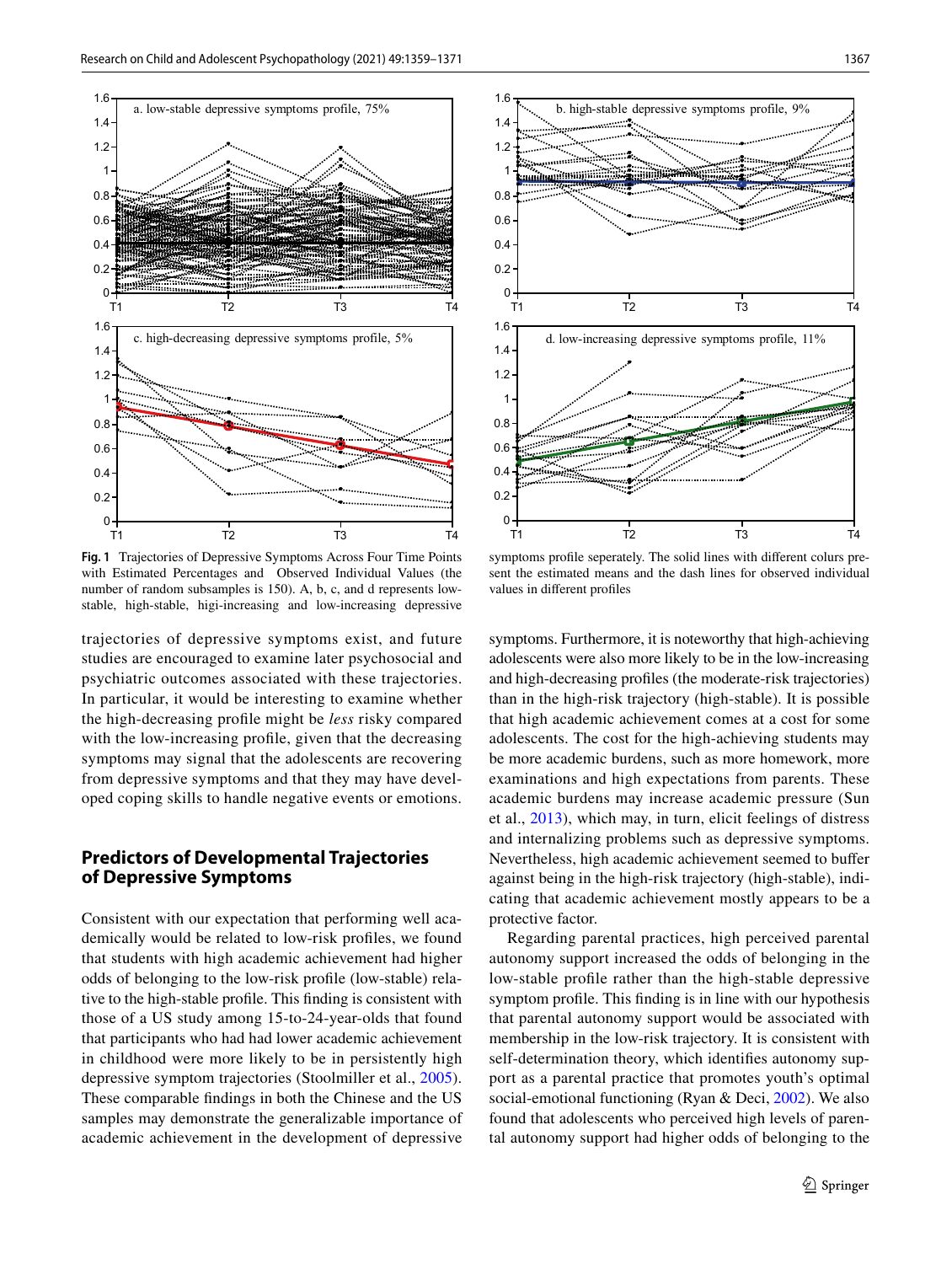| Predictors in T1                                 | low-stable Vs<br>high-stable |               |         | high-stable | low-increasing Vs         |          | high-decreasing Vs<br>high-stable                                                                                                                                                                                                                                                                                                                                                                       | low-stable | low-increasing Vs  | low-stable | high-decreasing Vs   |          | low-increasing Vs<br>high-decreasing |
|--------------------------------------------------|------------------------------|---------------|---------|-------------|---------------------------|----------|---------------------------------------------------------------------------------------------------------------------------------------------------------------------------------------------------------------------------------------------------------------------------------------------------------------------------------------------------------------------------------------------------------|------------|--------------------|------------|----------------------|----------|--------------------------------------|
|                                                  | $\partial$ R                 | 95% CI        | Adj.p   | $\infty$    | Adj.p<br>95% CI           | $\delta$ | Adj.p<br>95% CI                                                                                                                                                                                                                                                                                                                                                                                         | $\infty$   | Adj.p<br>95% CI    | $\delta$   | Adj.p<br>95% CI      | $\infty$ | Adj.p<br>95% CI                      |
| achievement<br>Academic                          | 1.93                         | $1.32 - 2.82$ | 0.006   | 1.85        | 0.03<br>$1.12 - 3$        | 2.72     | $1.29 - 5.71$ 0.02                                                                                                                                                                                                                                                                                                                                                                                      | 0.96       | $0.73 - 1.27$ 0.78 | 141        | $0.81 - 2.45$ 0.26   | 0.68     | $0.38 - 2.56$ 0.26                   |
| autonomy<br>support<br>Parental                  | 2.23                         | $1.48 - 3.35$ | < 0.001 | 1.87        | 0.000<br>$1.13 - 3.$      | 1.47     | $0.67 - 3.23$ 0.39                                                                                                                                                                                                                                                                                                                                                                                      | 0.84       | $0.64 - 1.10$ 0.32 | 0.66       | $0.38 - 1.14$ 0.27   | 1.27     | $0.73 - 1.20$ 0.39                   |
| psychological<br>control<br>Parental             | 0.65                         | $0.43 - 1.00$ | 0.14    | 0.92        | 53 0.94<br>$0.55 - 1$     | 0.90     | $0.36 - 2.24$ 0.94                                                                                                                                                                                                                                                                                                                                                                                      | 1.41       | 1.11-1.79 0.03     | 1.37       | $0.72 - 2.59$ $0.67$ | 1.03     | $0.55 - 2.21$ 0.94                   |
| involvement<br>educational<br>Parental           | 1.27                         | $0.81 - 0.99$ | 0.51    | 1.32        | $.34\;0.51$<br>$0.75 - 2$ | 0.89     | $0.39 - 2.05$ 0.80                                                                                                                                                                                                                                                                                                                                                                                      | 1.04       | $0.77 - 1.40$ 0.80 | 0.70       | $0.40 - 1.22$ 0.51   | 1.48     | $0.84 - 1.92$ 0.51                   |
| Covariates                                       |                              |               |         |             |                           |          |                                                                                                                                                                                                                                                                                                                                                                                                         |            |                    |            |                      |          |                                      |
| $der(0 = male)$<br>Gen-                          | 0.55                         | $0.32 - 0.95$ | 0.20    | 0.67        | .320047<br>$0.34 - 1$     | 0.64     | $0.27 - 1.53$ 0.47                                                                                                                                                                                                                                                                                                                                                                                      | 1.22       | $0.83 - 1.78$ 0.47 | 1.16       | $0.64 - 2.09$ 0.75   | 1.05     | $0.55 - 2.62$ 0.88                   |
| Age                                              | 0.96                         | $0.61 - 1.51$ | 0.85    | 0.90        | .64 0.85<br>$1 - 6 + 0$   | 1.12     | $0.48 - 2.62$ 0.85                                                                                                                                                                                                                                                                                                                                                                                      | 0.94       | $0.65 - 1.35$ 0.85 | 1.17       | $0.65 - 2.09$ 0.85   | 0.80     | $0.43 - 1.990.85$                    |
| Parents' highest<br>education                    | 0.95                         | $0.83 - 1.09$ | 0.69    | 1.00        | 18 0.98<br>$0.85 - 1$     | 0.91     | $0.71 - 1.16$ 0.69                                                                                                                                                                                                                                                                                                                                                                                      | 1.06       | $0.97 - 1.15069$   | 0.96       | $0.82 - 1.12$ $0.72$ | 1.10     | $0.94 - 1.48$ 0.69                   |
| Subject SES                                      | 0.87                         | $0.63 - 1.21$ | 0.83    | 1.12        | .67084<br>$0.76 - 1$      | 1.08     | $0.63 - 1.83$ 0.84                                                                                                                                                                                                                                                                                                                                                                                      | 1.28       | 1.00-1.65 0.29     | 1.23       | $0.85 - 1.79$ 0.83   | 1.04     | $0.69 - 1.58$ 0.84                   |
| School location<br>$\left(\mathrm{rural}\right)$ | 1.74                         | $0.87 - 3.48$ | 0.24    | 2.57        | $1.07 - 6.17$ 0.21        | 1.76     | $0.50 - 6.20$ 0.48                                                                                                                                                                                                                                                                                                                                                                                      | 1.48       | 0.91-2.39 0.24     | 1.01       | $0.43 - 2.36$ 0.99   | 1.47     | $0.60 - 3.57$ 0.48                   |
| School location<br>(urban)                       | 1.63                         | $0.61 - 4.39$ | 0.61    | 2.07        | .02061<br>$0.61 - 7$      | 2.14     | $0.38 - 9.06$ 0.61                                                                                                                                                                                                                                                                                                                                                                                      | 1.27       | $0.72 - 2.23$ 0.61 | 1.31       | $0.46 - 3.72$ 0.73   | 0.97     | $0.33 - 2.80$ 0.85                   |
| False Discovery Rate (FDR)                       |                              |               |         |             |                           |          | ratio, which is used as an index of effect size. Degrees of freedom for each comparison were 2330. Bold statistics are the significant effects. Adj.p is adjusted for multiple comparisons using the<br>Comparison profile is the group after "Vs" for all analysis. The locations of the schools (rural/urban) are two dummy variables with suburban as the reference category. OR is for the log odds |            |                    |            |                      |          |                                      |

<span id="page-9-0"></span>**Table 4** Predictions of Depressive Symptom Trajectories among Chinese Adolescents **Table 4** Predictions of Depressive Symptom Trajectories among Chinese Adolescents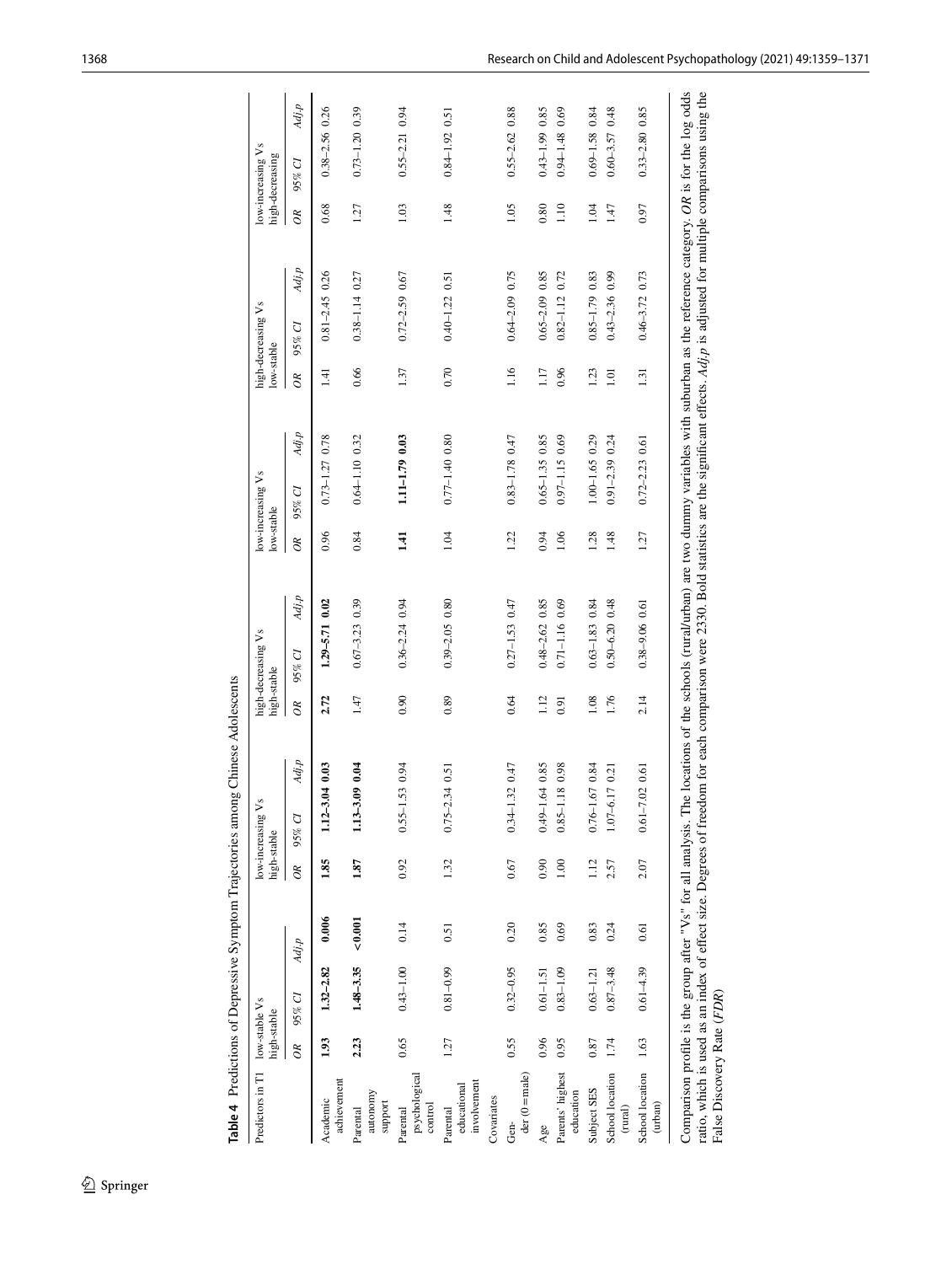low-increasing profle compared with the high-stable profle. Even though the low-increasing profle might be considered less maladaptive than the high-stable profle, this fnding may indicate that, for some adolescents, higher levels of autonomy-granting work out adversely to some extent. A potential explanation is that these adolescents feel that their parents give them *too much* autonomy or that their parents expect them to independently take decisions about issues that are not age-appropriate (Li et al., [2020](#page-11-11); Ryan & Deci, [2017](#page-12-5)). They may feel alone in coping with these decisions or tasks, which may trigger depressive symptoms over time. Future studies are encouraged to examine whether receiving too-high levels of autonomy support from parents increases adolescents' feelings that they are alone in making important decisions, which in turn may elicit depressive symptoms.

Consistent with our hypothesis, adolescents who perceived high levels of parental psychological control were more likely to experience depressive symptoms over time, even if they had a low level of symptoms in the beginning. Psychological control may hinder adolescents in the establishment of independence and autonomy, which become fundamental developmental needs from early adolescence onwards (Smetana & Daddis, [2002](#page-12-18)). Not being able to fulfl this need may negatively affect adolescents' psychosocial adjustment, as indicated by the increase of depressive symptoms in our study. Although prior work suggested that Chinese children may be bothered *less* by parents' controlling behavior given that it is more accepted and normative within their culture (Cheung & McBride-Chang, [2008\)](#page-11-9). Our fndings indicate that even among Chinese adolescents, parental psychological control may have adverse consequences. It thus seems that high parental psychological control is a common risk factor for the development of depressive symptoms as adolescents mature.

Contrary to our hypothesis, we found no effect of parental educational involvement on adolescents' trajectories of depressive symptoms. A potential explanation for this nonsignifcant fnding may be that the items used in our study refect parents' investment in children's learning, which may measure the *quantity* rather than the *quality* of educational involvement (Cheung & Pomerantz,  $2015$ ). Parents can be highly involved in their adolescents' academics: for example, buying learning materials for their children (i.e., high quantity); however, some such parents can also be relatively critical or demanding, possibly increasing adolescents' stress and hence their depressive symptoms (Li et al., [2020](#page-11-11)). Other parents who show high levels of educational involvement may provide high-quality feedback or positively stimulate their children and affirm their academic competence. Therefore, future work may proft from capturing the *quality* of parental educational involvement.

As for the efects of covariates, no signifcant efects of control variables in individual, family, and school characteristics were found in this study. Perhaps gender only predicts depressive symptom trajectories at higher ages, as previous studies have found that the most signifcant increase in gender diferences occurs between the ages of 15 and 18 years (Essau et al., [2000](#page-11-15)). Further, the nonsignifcant efects of parents' highest education, subjective SES, and urban/rural schools may be related to our relatively homogeneous sample, which may have prevented us from detecting signifcant efects. This sample was from Central China and had a moderate socioeconomic status, with most parents having a low level of education.

### **Strengths, Limitations, and Suggestions for Future Research**

Our study has several strengths. The frst strength is that we examined trajectories of depressive symptoms and their predictors in a relatively understudied population: Chinese young adolescents. Our fndings mostly align with those of prior studies conducted in Western contexts, indicating commonalities in these processes despite potential cultural diferences. Another strength is that the investigated predictors of depressive symptoms trajectories point to two critical developmental tasks in early adolescence: establishing autonomy from parents and doing well academically. Our fndings indicate that not being able to fulfl these developmental tasks poses a risk for adolescents.

The practical implications of our fndings emphasize the importance of identifying at-risk adolescents to improve prevention and intervention efforts. Prevention and interventions targeting adolescents who are at high risk for the development of depressive symptoms are of the utmost importance for the mental health of both the adolescents themselves and their families. Programs that target depressive symptoms could also consider achievement and parental practices as indicators: for example, through assessing academic results or parenting pre-and post-intervention to examine the potential factors that may need to change. For instance, if it becomes clear that young people with persistently high levels of depressive symptoms experience high levels of parental psychological control, not only the adolescents but also their parents should receive assistance.

This study has several limitations, and we wish to provide suggestions for future studies. First, the predictors were measured only at the frst wave and were considered as timeinvariant variables, leading to a limited understanding of the dynamic changes of these characteristics in the course of the development of depressive symptoms. Second, the short age span of this study (13–14 years) covers only a part of adolescence. Further research would beneft from expanding the age range from early to late adolescence, particularly for adolescents in the East Asian context whose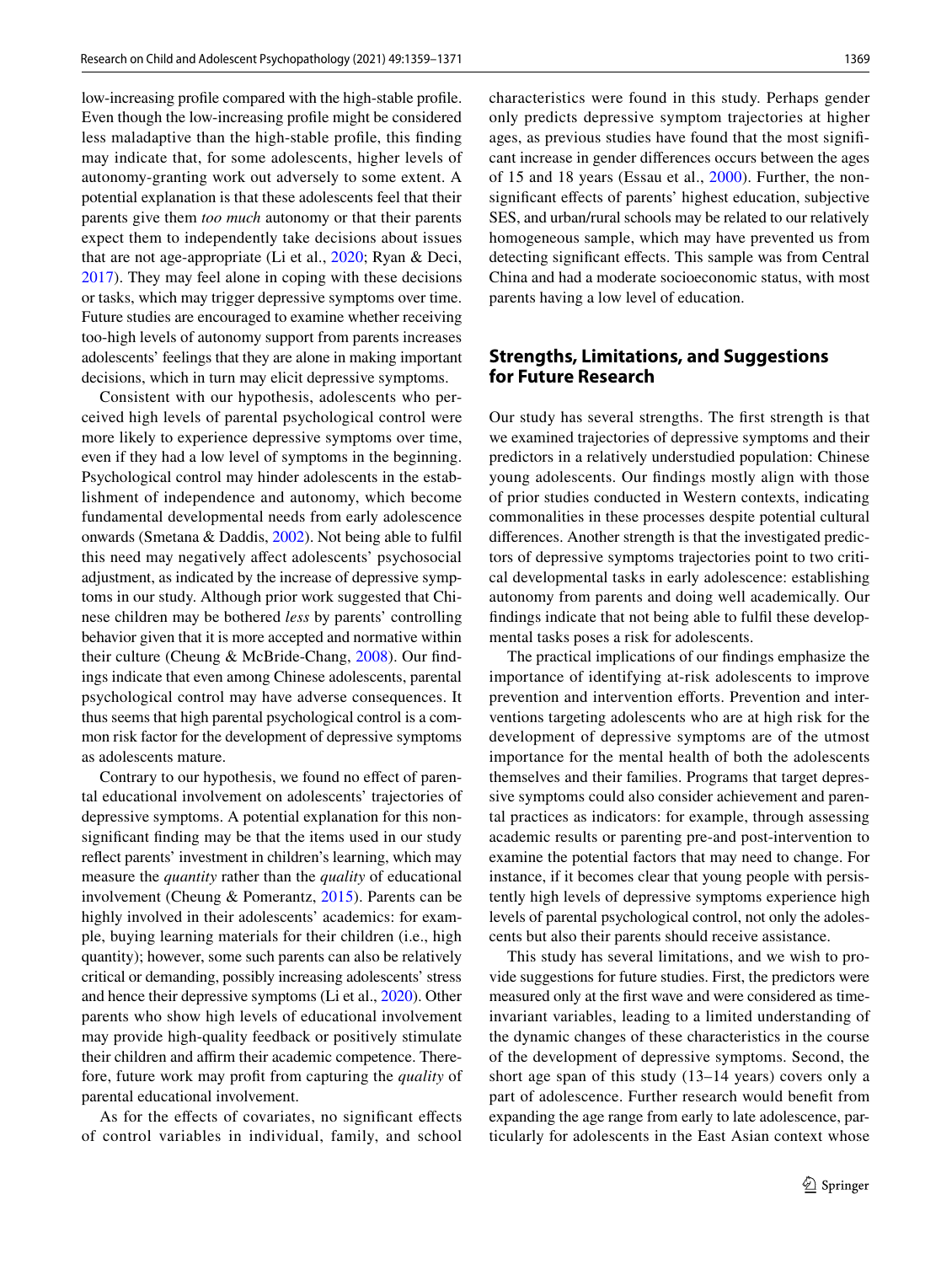academic pressure increases over time due to the college entrance examination. Third, the sample consisted of adolescents from a moderately developed area in China, and most participants' parents had received little education, which narrows the generalizability of the results to other (Chinese) populations or other Asian countries. Lastly, caution is necessary when interpreting the results given the relatively small associations of academic achievement and parental practices with depressive symptoms. These results were, however, in line with those of a meta-analysis that found a small association between academic achievement and depression (Huang, [2015\)](#page-11-5), as well as small efects of parental practices on depressive symptoms (Liu & Merritt, [2018](#page-12-19)). It should be noted that other academic characteristics, such as perceived achievement, academic pressure, and academic competence, and parental characteristics, such as parental academic pressure, may also be associated with adolescents' depressive symptom trajectories.

In conclusion, our fndings reveal the presence of four distinct trajectories of depressive symptoms among Chinese young adolescents: high-stable, low-increasing, low-stable, and high-decreasing profles. Moreover, our study highlights that academic achievement, parental autonomy support, and psychological control are related to change and stability in depressive symptoms during early adolescence. Specifcally, academic success in school, greater parental autonomy support, and less psychological control are associated with fewer depressive symptoms among adolescents.

**Supplementary Information** The online version contains supplementary material available at<https://doi.org/10.1007/s10802-021-00826-9>.

**Acknowledgements** This study was fnancially supported by the China Scholarship Council (CSC) and Humanity and Social Science Planning foundation of Ministry of Education of China (19YJA19001).

#### **Compliance with Ethical Standards**

**Conflict of Interest** The authors declare that they have no confict of interest.

**Ethical Approval** All procedures performed in studies involving human participants were in accordance with Ethical Review Boards of Collaborative Innovation Center of Assessment towards Basic Education Quality at Beijing Normal University and with the 1964 Helsinki declaration and its later amendments or comparable ethical standards.

**Open Access** This article is licensed under a Creative Commons Attribution 4.0 International License, which permits use, sharing, adaptation, distribution and reproduction in any medium or format, as long as you give appropriate credit to the original author(s) and the source, provide a link to the Creative Commons licence, and indicate if changes were made. The images or other third party material in this article are included in the article's Creative Commons licence, unless indicated otherwise in a credit line to the material. If material is not included in the article's Creative Commons licence and your intended use is not permitted by statutory regulation or exceeds the permitted use, you will need to obtain permission directly from the copyright holder. To view a copy of this licence, visit<http://creativecommons.org/licenses/by/4.0/>.

#### **References**

- <span id="page-11-13"></span>Asparouhov, T., & Muth, B. (2018). *Auxiliary variables in mixture modeling: Using the BCH method in Mplus to estimate a distal outcome model and an arbitrary secondary model*. *Mplus Web Notes*. Los Angeles: CA: Muthén & Muthén.
- <span id="page-11-14"></span>Benjamini, Y., & Hochberg, Y. (1995). Controlling the false discovery rate: A Practical and powerful approach to multiple testing. *Journal of the Royal Statistical Society: series B (Methodological), 57*, 289–300.
- <span id="page-11-3"></span>Chai, W. Y., Kwok, S. Y. C. L., & Gu, M. (2018). Autonomy-granting parenting and child depression: The moderating roles of hope and life satisfaction. *Journal of Child and Family Studies, 27*, 2596–2607. <https://doi.org/10.1007/s10826-018-1102-8>
- <span id="page-11-7"></span>Chao, R. K. (1994). Beyond parental control and authoritarian parenting style: Understanding Chinese parenting through the cultural notion of training. *Child Development, 65*, 1111–1119. <https://doi.org/10.1111/j.1467-8624.1994.tb00806.x>
- <span id="page-11-6"></span>Cheung, C. S. S., & Pomerantz, E. M. (2011). Parents' involvement in children's learning in the United States and China: Implications for children's academic and emotional adjustment. *Child Development, 82*, 932–950. <https://doi.org/10.1111/j.1467-8624.2011.01582.x>
- <span id="page-11-10"></span>Cheung, C. S. S., & Pomerantz, E. M. (2015). Value development underlies the benefts of parents' involvement in children's learning: A longitudinal investigation in the United States and China. *Journal of Educational Psychology, 107*, 309–320. <https://doi.org/10.1037/a0037458>
- <span id="page-11-9"></span>Cheung, C. S., & McBride-Chang, C. (2008). Relations of perceived maternal parenting style, practices, and learning motivation to academic competence in Chinese children. *Merrill-Palmer Quarterly, 54*, 1–22.
- <span id="page-11-8"></span>Cole, D. A. (1991). Preliminary support for a competency-based model of depression in children. *Journal of Abnormal Psychology, 100*, 181–190.<https://doi.org/10.1037/0021-843X.100.2.181>
- <span id="page-11-2"></span>Crosnoe, R., & Benner, A. D. (2015). Children at School. In M. Bornstein & T. Leventhal (Eds.), *Handbook of Child Psychology and Developmental Science.* (pp. 268–304). Wiley.
- <span id="page-11-1"></span>Cumsille, P., Martínez, M. L., Rodríguez, V., & Darling, N. (2015). Parental and individual predictors of trajectories of depressive symptoms in Chilean adolescents. *International Journal of Clinical and Health Psychology, 15*, 208–216. [https://doi.org/10.](https://doi.org/10.1016/j.ijchp.2015.06.001) [1016/j.ijchp.2015.06.001](https://doi.org/10.1016/j.ijchp.2015.06.001)
- <span id="page-11-0"></span>Duchesne, S., & Ratelle, C. F. (2014). Attachment security to mothers and fathers and the developmental trajectories of depressive symptoms in adolescence: Which parent for which trajectory? *Journal of Youth and Adolescence, 43*, 641–654. [https://doi.org/10.1007/](https://doi.org/10.1007/s10964-013-0029-z) [s10964-013-0029-z](https://doi.org/10.1007/s10964-013-0029-z)
- <span id="page-11-15"></span>Essau, C. A., Conradt, J., & Petermann, F. (2000). Frequency, comorbidity, and psychosocial impairment of depressive disorders in adolescents. *Journal of Adolescent Research, 15*, 470–481.
- <span id="page-11-4"></span>Evans, D., Borriello, G. A., & Field, A. P. (2018). A review of the academic and psychological impact of the transition to secondary education. *Frontiers in Psychology., 9*, 1–18. [https://doi.org/10.](https://doi.org/10.3389/fpsyg.2018.01482) [3389/fpsyg.2018.01482](https://doi.org/10.3389/fpsyg.2018.01482)
- <span id="page-11-5"></span>Huang, C. (2015). Academic achievement and subsequent depression: A meta-analysis of longitudinal studies. *Journal of Child and Family Studies, 24*, 434–442. [https://doi.org/10.1007/](https://doi.org/10.1007/s10826-013-9855-6) [s10826-013-9855-6](https://doi.org/10.1007/s10826-013-9855-6)
- <span id="page-11-12"></span>Kovacs, M. (1992). *The Children's Depression Inventory manual*. Multi-Health Systems.
- <span id="page-11-11"></span>Li, R., Yao, M., Liu, H., & Chen, Y. (2020). Chinese parental involvement and adolescent learning motivation and subjective well-being: More is not always better. *Journal of Happiness Studies, 21*(7), 2527–2555.<https://doi.org/10.1007/s10902-019-00192-w>